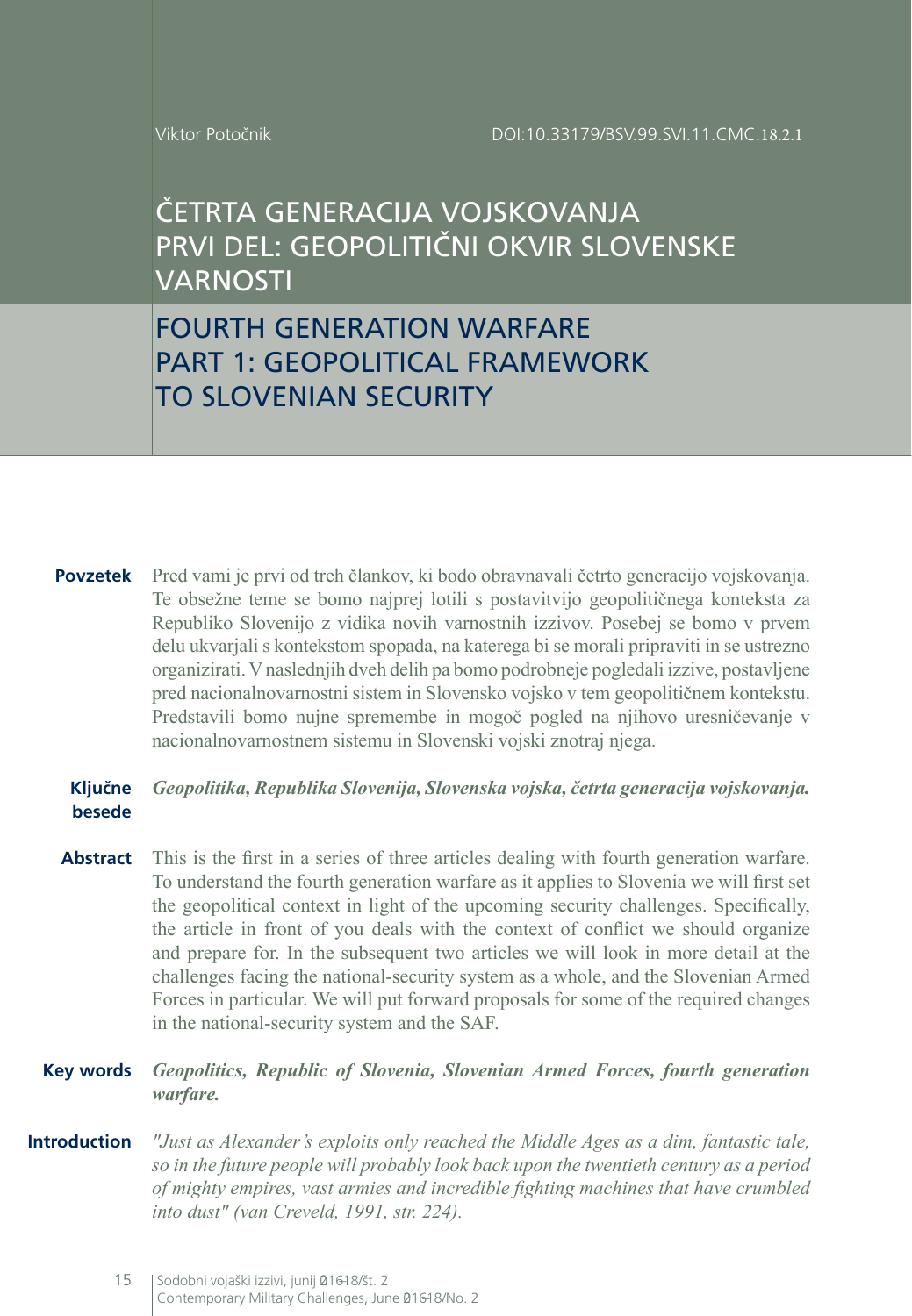Very little has been written on geostrategic and geopolitical situation of the Republic of Slovenia (RS). This is in our opinion essential to understand and grade the long-term suitability of the solutions in its national-security system. Especially the answer to the question of what kind of war can we expect and how do we conduct it? What is war in the 21<sup>st</sup> century? And what does it all mean for the RS and its armed forces in particular? For the Alliance (NATO) as a whole the answers to the questions above are pretty clear and can be found in the publication such as the Framework for Future Alliance Operations (2015). We, however, do not have such an analysis at a national level to use as a base to transform and/or develop the national-security system and the Slovenian Armed Forces (SAF) in particular. Pieces of information on the subject can be found in political and strategic documents of the RS. The Resolution on National Security Strategy (2010) and Defence Strategy (2012) include a short geopolitical analysis, a description of security threats and even a statement that the probability of state on state conflict has diminished considerably while at the same time the asymmetric threats coming from non-state actors have grown considerably. (ReSNV, 2010, & OS, 2012) Despite that they do not envision any changes necessary to national-security system corresponding to these new realities. We can only assume that the assessment of the political and strategic level in RS is that the entire nationalsecurity system and the SAF within it is perfectly capable of dealing with the new realities and the upcoming threats. The migrant crisis in the EU has proven even to the general public that this could not be further from the truth. The above-mentioned documents are of course political in their nature and from those we have come to expect big words and statements about the changing world, without offering any real solutions or priorities to face those changes.

Therefore, it is our aim to look at these key questions concerning the national-security system in the RS through geopolitics. How geopolitics affects the RS, and how it looks at the threats facing the SAF. We will try to answer the question of what kind of conflict we can expect on the territory of the RS, within the wider conflict expectations of the Alliance. This should provide us with an idea of how to appropriately train, equip and organize the SAF. In the conclusion to this part we will try to offer the direction of the system changes necessary in our national-security system.

# **1 CURRENT SECURITY (HYBRID) THREATS**

To better understand the geopolitical context we have to understand the current and future security environment. The current security environment is diverse, complex and dynamic (Kotnik, 2012, p.14). We believe that the key to understanding it is to first understand that a nation-state is no longer the dominant player in geopolitics. Next to it we have international organizations, international corporations, international non-governmental organizations and other non-state actors (even individuals) with regional and global ambitions. However, all these human actors are not the only ones representing different security challenges. Climate change, natural disasters, and health crisis (epidemic outbreaks) come with their own security challenges independent of human will.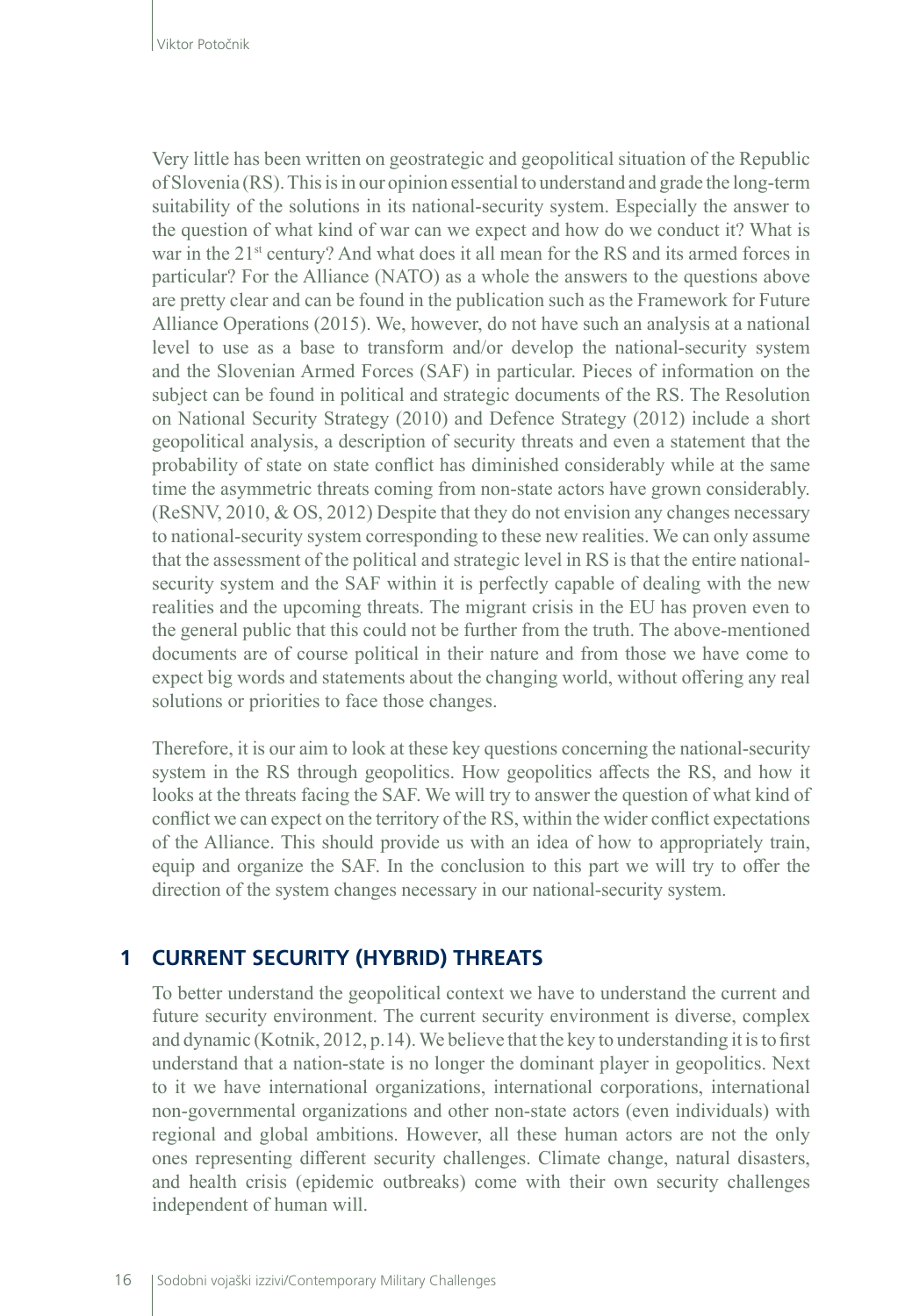In describing the current security environment we most often come across the term "hybrid threats". However there is no unifying definition as to what the term means. NATO talks about hybrid warfare, while the EU talks about hybrid threats. At the same time NATO doctrine uses the term asymmetric threat, defining it as "A threat emanating from the potential use of dissimilar means or methods to circumvent or negate an opponent's strengths while exploiting his weaknesses to obtain a disproportionate result" (AAP-06, 2013, p. 2-A-20). We can even say that the 28 NATO member states cannot come to a consensus as to what hybrid threat and hybrid warfare are. (Puyvelde, 2015) Schadlow even says that there is nothing new to the terms, and that in speaking of hybrid threats/warfare we mean nothing but a complex mix of already known forms of warfare (Schadlow, 2015).

We believe that the scope of warfare has changed and that it involves all elements of a functioning society on a level never seen before. The national-security systems need to be ready for an enemy, which will act in not only the military spectrum, but at the same time in information/cyber space, using the psychological and economic operations and all other elements of (national) power at his disposal. And above all he will not recognize any sovereignty of a nation-state, and by that the lines between internal and external security are/will become blurred.

# **2 GEOPOLITICAL/GEOSTRATEGIC CONTEXT**

»Geopolitics is about perspective. It is about how one views the world« *(Sempa, 2002, str. 4).*

Size of a county is an important fact in geopolitics, but by far not the most important one. Historically some of the world's largest countries have never been geopolitically important and vice versa some of the smaller ones have been. As Sempa would say »Geographical position—where a country is located relative to other countries—is more important than size« (Sempa, 2002, p. 5). Other factors, influencing its ability to pursue its interest on a world stage include the size of population, economy, technology, military power and the form of rule. However all other factors, except geography, change in time. Only the geographical position remains constant, even though its value can change in time (Sempa, 2002).

At first glance it seems irrelevant to consider geopolitics in cases of a small country like Slovenia, with limited sources to influence or conduct its own geopolitics. That may even be true. However this does not mean that we should be indifferent to world geopolitics. Geopolitics of the great players has a profound influence on small countries like Slovenia. For example, the case of the migrant crisis in 2015, which was not caused or influenced by Slovenia, has had a profound influence on the perceptions of (in)security of its population. Geopolitical theory influences the conduct of nationstates and other players in the international system in choosing their foreign policy, identifying possible threats and responding to them, and finally even how the wars are being conducted. The most famous are the geopolitical theories of sea power by Alfred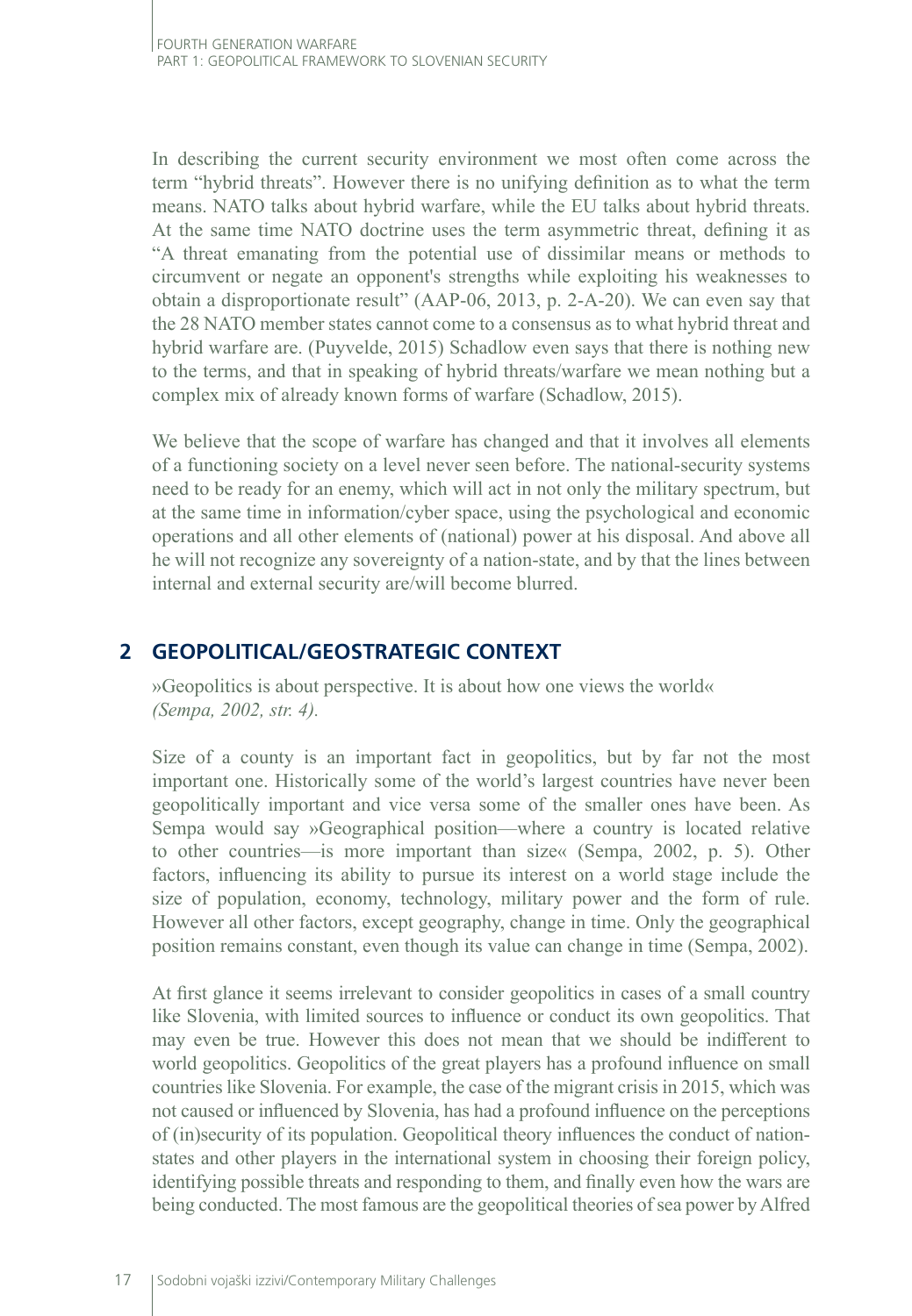Thayer Mahan and World Island by Halford Mackinder. Mahan's theory is based on the premises that the greatness of a nation is directly linked to its ability to control world oceans in peace and war. In that the key role is placed in the ability to control key locations (straits, canals, ports) and in the combat power of fleets (Mahan, 1890). In contrast, Mackinder's theory states that only a land power can have a lead in world affairs. His theory is based on the idea of a world divided into two parts; the World Island, consisting of Eurasian continent and Africa, and Periphery of islands including Americas, Australia, Japan, Great Brittan and Pacific islands. It can be summed up in a statement "Who rules Central and Eastern Europe rules the Heartland. Who rules the Heartland rules the World Island. Who rules the World Island, rules the World." Heartland is the key due to its size and available resources which give it a safe base to develop a superpower. All outside invaders would have a hard time coming to the industrial bases within the Heartland. At the same time the Heartland has the advantage of inner-lines while defending (Huges & Heley, 2015). Nicolas J. Spykman criticized Mackinder that the Heartland is too underdeveloped and inaccessible to play a key role in controlling the world. According to Spykman, the control over Heartland is still important, but to control it one needs to control the Rimland (e.g. Mackinder's Inner crescent). (see Picture 1) Spykman's theory was a base for the US politics of Containment, with which it contained the Soviet influence after the WW II (Gray, 2015). There are a number of other geopolitical theories from Kissinger and Brezinski in US to Ratzel and Haushofer in Germany etc. For our purposes it is also good to know the theories advocating the link on Berlin-Moscow-Tokyo (or today Beijing) axis, which would connect the Eurasian continent into a whole controlling the World island. The latter is of course not in the interest of the US and some other EU players. Without the US, France and UK cannot compete with Germany and Russia, and without the EU, the US are risking of becoming an island off the coast of Eurasia.

Russia is at the core of the Heartland, and as such plays an important role regardless of who rules it or what its current political system is. With that in mind, it is important to know its geopolitical theory. Today, Russia is extremely sensitive to what it considers its "near abroad". The Russia's 'near abroad' is not defined as such, but roughly we can claim it represents all the countries established after the break-up of the Soviet Union. Some of these countries today are members of NATO and others aspire to be one. The central role for Russia and the theory of the World Island plays Ukraine, which among other things represents substantial food reserves for the World Island. Russia is undoubtedly not pleased with NATO's eastward expansion and what it considers interfering in its near abroad (Lukin, 2014). An important role in Russian geopolitical theory is also played by what is referred to as the geopolitics of Islam, which of course Russia is actively opposed to (Dugin, 2015). In combating it, it is considering cooperation with the US, which otherwise are its geopolitical arch enemy (See Picture 1, p. 108).

As already stated, in geopolitics, the geography is not the only important factor. Culture, religion, economy, demographics, climate, natural resources and even history play a role in this respect. And today, we can see the worldwide effects of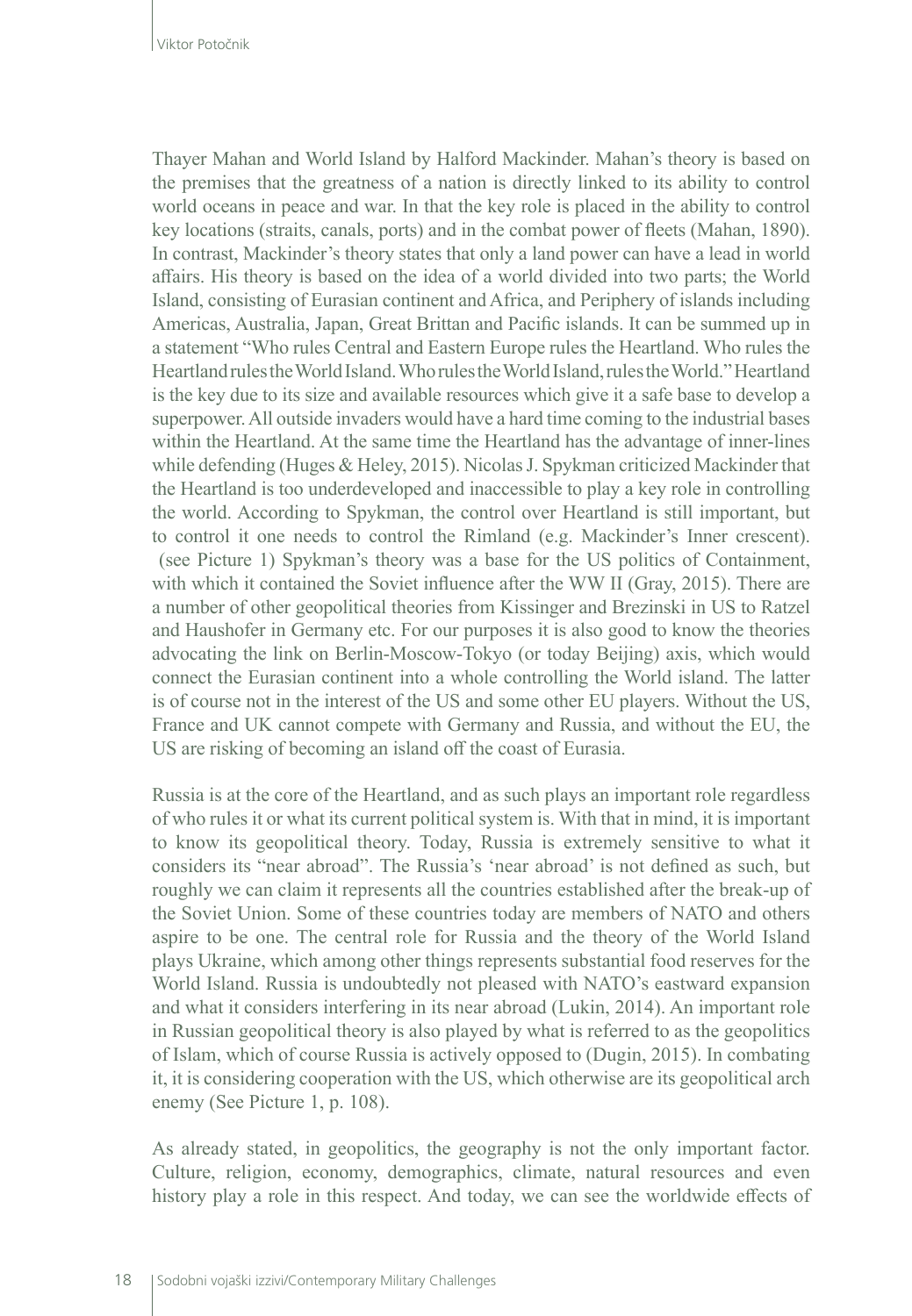climate change, driving the migrations and possibly even changing what is referred to as the Pivot region controlling the World Island. In theory, there are many different opinions as to what the Pivot region is. At the same time, Fukuyama warns that it would be unwise to consider Huntington's model of the clash of civilizations without reservations. Reality is far more complicated (Lukin, 2014, p. 5). The players on the geopolitical chessboard are using all the instruments of national power available (regardless of whether they are a nation-state or not) in the form of influence (soft) or coercion (hard), as well as smart power (Kotnik, 2012).

We, however, believe that all this theory lacks certain modern elements, technology being one of the most obvious ones. In the military sense, cruise missiles, long-range rocket artillery, as well as electronic and cyber warfare render the classical strategic depth irrelevant. The industrial and other potentials in strategic depth are no longer safe, and due to the advances in technology, it is no longer necessary to set foot on enemy territory to economically and socially cripple them. However, technology has had influence on other aspects of geopolitics; modern communication links, satellite links and cyber space with instant access to information. All this provides an option to bypass a certain territory, decreases the importance of geographical location, and globally delocalizes human activity (Balažic, 2001). But only at first glance. As Balažic has stated, there are forces actively opposing this. A decade and a half after Balažic had written his article, we can certainly say that the geographical position is still very relevant in geopolitics and/or geoeconomy.

Non-state actors are relatively new to geopolitics, but they interfere with geopolitical interests of great powers and have completely their own views and strategies. Above all, many of them do not recognize state borders or the rules of warfare set up by nation-states in centuries after the peace of Westphalia (1648). With them and hybrid warfare coming onto the stage, the lines between internal and external security have become blurred. As stated by van Creveld, it is the first duty of any civilized society to protect the lives of its members. Nation-states will have to adapt to that and find the solutions for the new forms of low intensity conflicts with non-state actors or they will disappear (van Creveld, 1991). This, however, is nothing new. Prior to the peace of Westphalia (1648), war in Europe was waged by very different actors; families, clans and tribes, as well as ethnic groups, races, religions and cultures, and even business ventures. Legally and illegally. These wars had often many sides, not just two, and alliances changed all the time. Not only different entities were at war, but the means of conducting war were very different as well. Only a few of these non-state actors had armies in today's sense available to them (Lind & Thiele, 2015).

However, we believe it is not important which theory is right and which is wrong. What is important is to realize that the actors on the geopolitical arena use them to identify their own strategic interests. What they have in common is the struggle for supremacy – locally and/or globally. If globalization is a fact, although many would disagree with that, there is still a question under whose leadership it will happen. It is not self-evident that this will be the USA. Other powers such as Brazil, Russia, India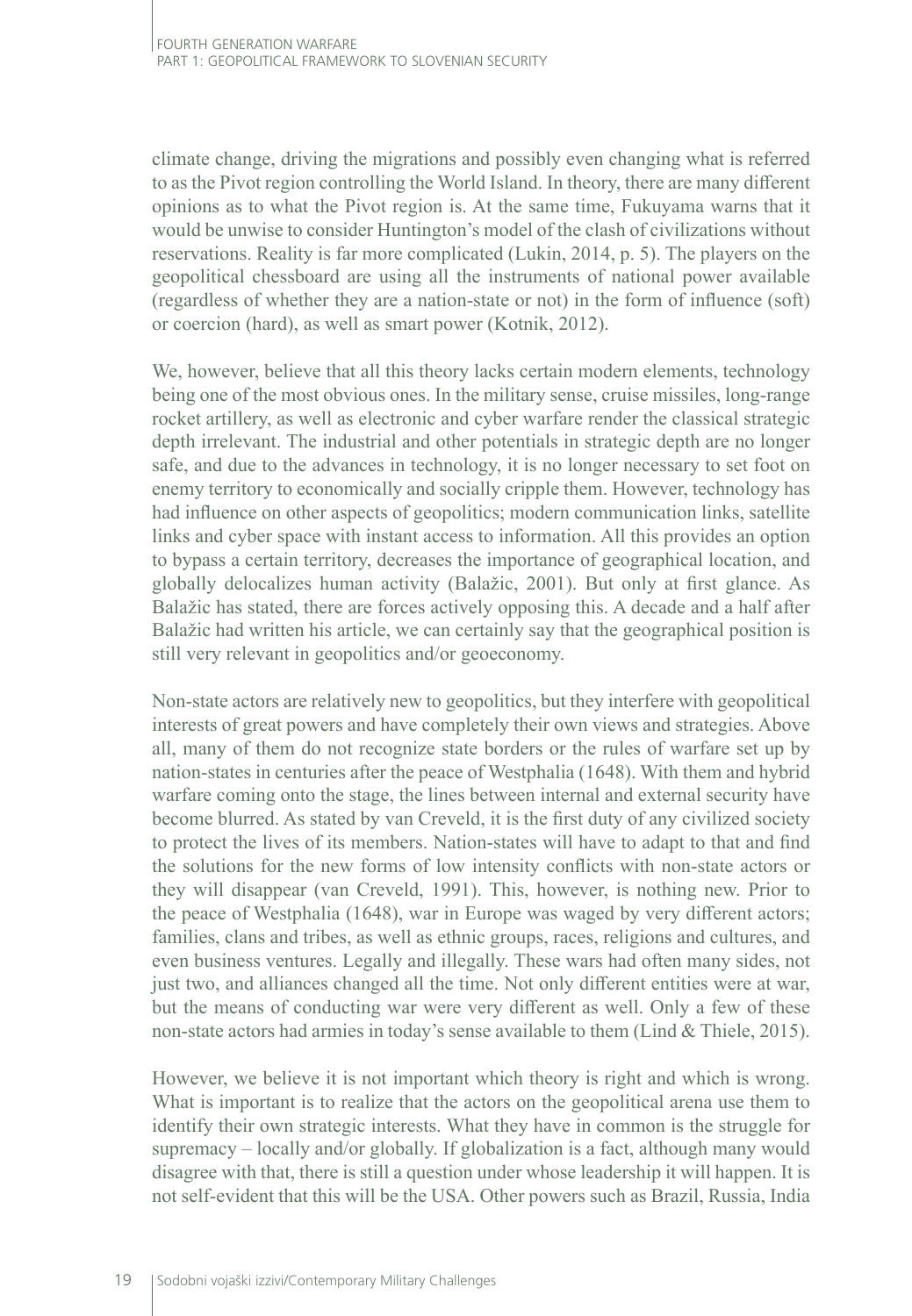and China (BRIC) are actively opposed to that. We believe that a multipolar world with several powerful actors pulling their strings is far more probable. Spykman's Rimland represents an area of the greatest competition between great powers, while at the same time containing several powerful actors of its own. The regions of Central and Eastern Europe and the Middle East within it are the key areas affecting the security position of Slovenia.

At the same time, the climate change could induce some unexpected factors into geopolitical equations. With them, the Pivot land could change – where to, however, still remains uncertain. Access to water could become a major factor. At the same time, the rise of temperature in the Arctic Circle, could drastically change the position of the Heartland (Russia), if it would suddenly gain a permanent and uninterrupted access to world oceans in the North. Climate change may also have a magnifying effect on migrations currently driven largely by globalization and desire for a better life, and, on a smaller scale, the wars in the Middle East and Asia. Migrations could, especially in Central Europe, completely change the demographic picture. Some may consider the current migrant predictions for 500 million EU irrelevant. However, as every organized football supporter will tell you, you need only a small group of a few hundred well-organized supporters on a stadium to have the whole thing of tens of thousands people on their feet and screaming. In this regard, the peaceful majority is irrelevant. This also explains what happened in eastern Ukraine, where the Russian speaking population was minority and peaceful in practically all the regions. However, a few thousand Russian Special Forces and various volunteers have turned things upside down. Having this in mind, it would be ill-advised to underestimate the organizational capabilities and motivation of Islamic fighters fighting in the Middle East for more than a decade, who instinctively understand modern warfare. We believe they will prove to be a huge headache for us.

### **3 GEOPOLITICAL POSITION OF SLOVENIA**

In geopolitical terms, Slovenia lies within the Rimland, i.e. within the area whose control means the control over the World Island. To be more exact, Slovenia lies on the edge of this area, and edges are often more exposed to major earthquakes. Looking at Mackinder's theory, we lie on the edge of Central and Eastern Europe. We are also situated on the edge of the Balkan Peninsula, where, according to Huntington, three major civilizations meet (western Christianity, Orthodoxy and Islam) (Huntington, 1996). The territory of Slovenia also represents the crossroads of the four major geographical features: the Alps, the Balkan Mountains, the Mediterranean and the Pannonian lowlands. Slovenia is also at the crossroads of three major cultures: Romanic, Germanic and Slavic. We can also find influences of both Central and Southern Europe, each with its distinctive functioning patterns. Slovenia also represents the shortest communication link from Central to Southern Europe and across the Balkans to the Middle East. Two pan-European traffic corridors run across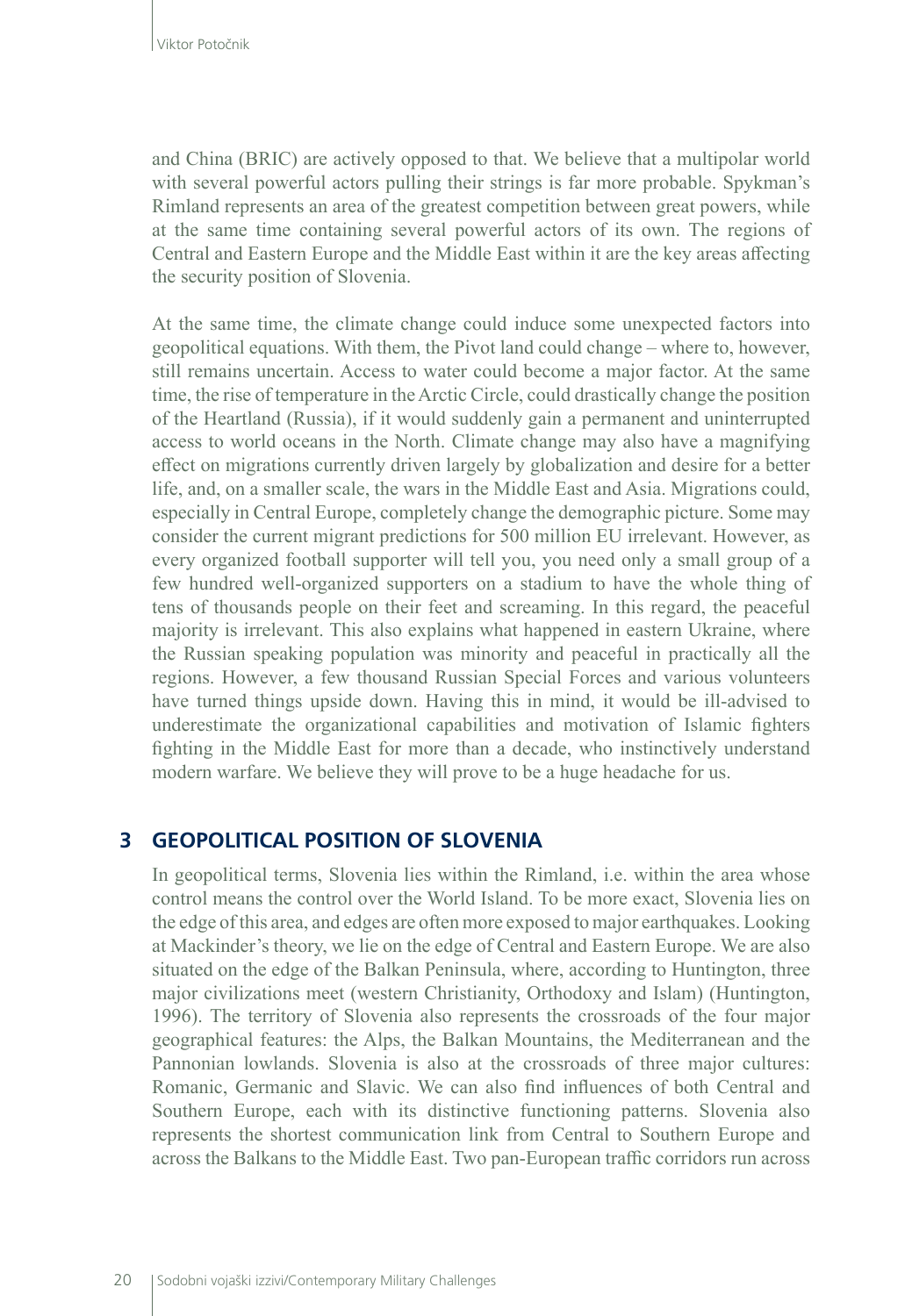Slovenia, namely the fifth and the tenth  $(Godec, 2010)$ .<sup>1</sup> The German geopolitical thought has always considered Slovenia to be a part of their "Mittleeuropa", stretching from the Baltic to the Adriatic (Balažic, 2001, p. 235). Italy, on the other hand, is within NATO a strategic partner for Slovenia on the Alliance's southern flank. As stated by Balažic, Slovenia is "geopolitically positioned between the Alps and the Adriatic, and between Pannonia and Padania, which represents an intersection of a relative stability with patches of instability, the latter stretching from the Balkans to the borders of China" (Balažic, 2001, p. 232). Slovenia is in a classical geopolitical sense a midget; however at one point before the outbreak of the great economic crisis in 2007, it had the opportunity to become a geoeconomical regional power (Balažic, 2001). Unfortunately, this status and opportunity was unwisely wasted. Slovenia is also with no strategic resources of its own, with the exception of water and wood (Ponjavič, 2012, p. 44), which have to be protected rather than used and do not represent a viable source form which to finance national-security system.

Slovenia lies in the intersections of many interests. In the European part of NATO, we have several militarily relevant players; three major ones (UK, France and Germany), and Italy together with Poland. While France and UK have not only regional but also global ambitions and Germany is a bit reserved in its global ambitions, Italy and Poland on the other hand represent two different orientations within the Alliance. Italy focuses on the south and the Mediterranean, while Poland focuses on the east and Russia. Considering the current security challenges and their geographical position, this is perfectly normal. All other Alliance members more or less follow one of the two (Keohane in Thränert, 2016). For Slovenia, both Italian and German geopolitical orientations are important, and they are both the result of US geopolitics (Balažic, 2001). Such is our geostrategic position. This, however, means that we are torn between orienting to the south and/or east and we have no easy pick.

Because of this east-south division, our national-security system and the SAF within it need a clear prioritization of threats and geostrategic direction. This can only be given by a responsible and informed politics – statesmanship. Indecision and division in our orientation (east vs. south) are a cause for discomfort, confusion, irrational spending of limited resources and inability to make the right decisions at the right time. The confusion is clearly visible in our contributions to NATO force and command structures. We have a battalion battle group affiliated into the Alliance's southern flank (NRDC-ITA<sup>2</sup>), we are contributing to Italian-led VJTF<sup>3</sup>, and together with Italy as a lead nation participate in EU defence capabilities. At the same time, we have affiliated NBC battalion to MNC NE<sup>4</sup>, declared that we will participate in the eFP5 and are exploring options of how to contribute further to the Alliance's

*<sup>1</sup> To this corridors additional two TEN-T corridors are linked; Baltics-Adriatic & Mediteranium corridor.* 

*<sup>2</sup> NRDC-ITA – NATO Rapid Deployment Corps Italy*

*<sup>3</sup> VJTF- Very high readiness Joint Task Force*

*<sup>4</sup> MNCE – Multinational Corps Northeast*

*<sup>5</sup> eFP=enhanced Forward Presence*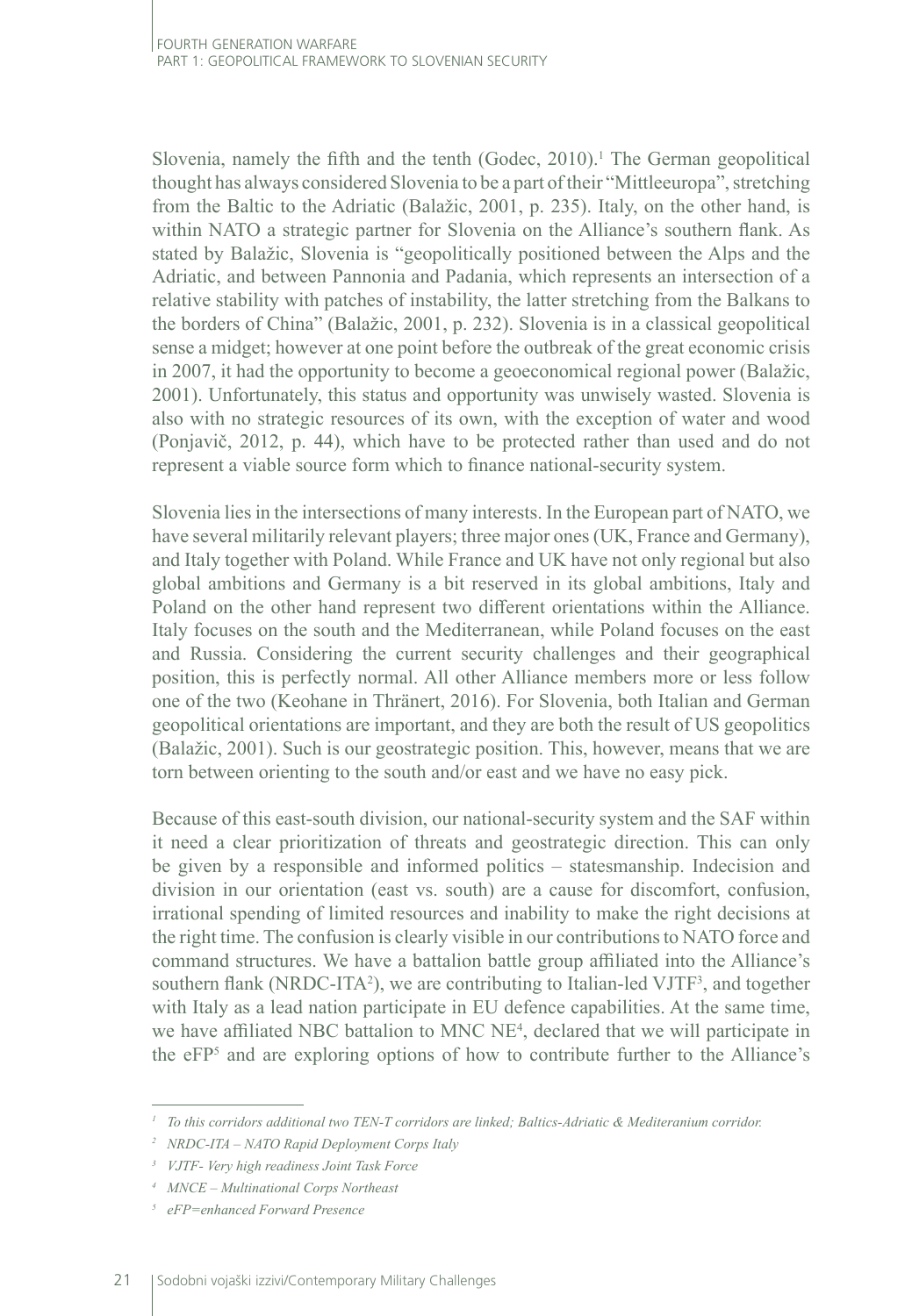eastern flank.<sup>6</sup> As these two represent dramatically different operational zones, the confusion in the SAF is complete. Hopefully, everyone can see at first glance that the SAF is not in a position to simultaneously participate in both operational zones. The SAF is in dire need of a clearly defined strategic direction.

# **4 FOURTH GENERATION WARFARE – WAR WE CAN EXPECT**

In the fourth-generation warfare (4GW) nation-states are faced with a broad spectrum of threats from high-intensity conflict to terrorism. To understand why we are speaking of 4GW, we first have to determine how we understand the first three generations of warfare. The first generation is represented by armies fighting in a highly regulated battlefield using the tactic of line and column. It sets the foundation of what we today understand as the military culture – uniforms, drill, saluting. The second generation warfare is represented by armies cultivating the doctrine of firepower and attrition. The French developed such an army during the First World War. This is an army that has an inward focus, stressing the power of orders, rules, processes and procedures. Most of the nation-state armies today, including the US Armed Forces and all NATO countries, fit within this category. The third generation is represented by armies cultivating maneuver warfare, started by the Germans during the First World War, and fully developed during the second. Maneuver warfare is outward focused, on a situation, the enemy and the result. Leaders on all levels are expected to produce results regardless of the details of the orders given to them. The third generation values initiative and self-discipline as opposed to following procedures and imposed discipline. All 4GW armies are free of the first generation culture of order, focused outward not inward as second generation armies, value initiative and self-discipline and are therefore highly decentralized. Second generation armies are largely helpless against them.

We will analyse 4GW in more detail in our next article. For now we have to understand that at the core of 4GW lies not a military evolution but a political, social and moral revolution; crisis of the legitimacy of the state (Lind & Thiele, 2015). The goal in 4GW is the destruction of the moral fibre, which enable the society to exist (Vandergriff, 2006, p. 45). Hybrid warfare is a tool used by actors in 4GW. Hybrid warfare as we understand it combines conventional forces and technologies with non-state actors, criminal groups, Special Forces operations, information operations, cyber-attacks and other sources of asymmetric warfare. In it, we have not only many players at the same time, but also many different sides. The essence of hybrid warfare is not that the asymmetric approach dominates the conventional one, but that the

*<sup>6</sup> At this point one should distinguish cooperation in terms of training and exercises conducted within the framework of RAP (Readiness Action Plan) and it's »Assurance Measures«, and the participation in NCS (NATO Command Structure) and NFS (NATO Force Structure) designated for the NATO eastern flank. Training and exercises regardless of location provide us with enhancing our capabilities and Alliance interoperability, while at the same time sending a clear message of Alliance unity to our adversaries. On the other hand participation in selected NCS and NFS gives a message of a strategic direction, and we should be very careful with assigning our very limited resources to those.*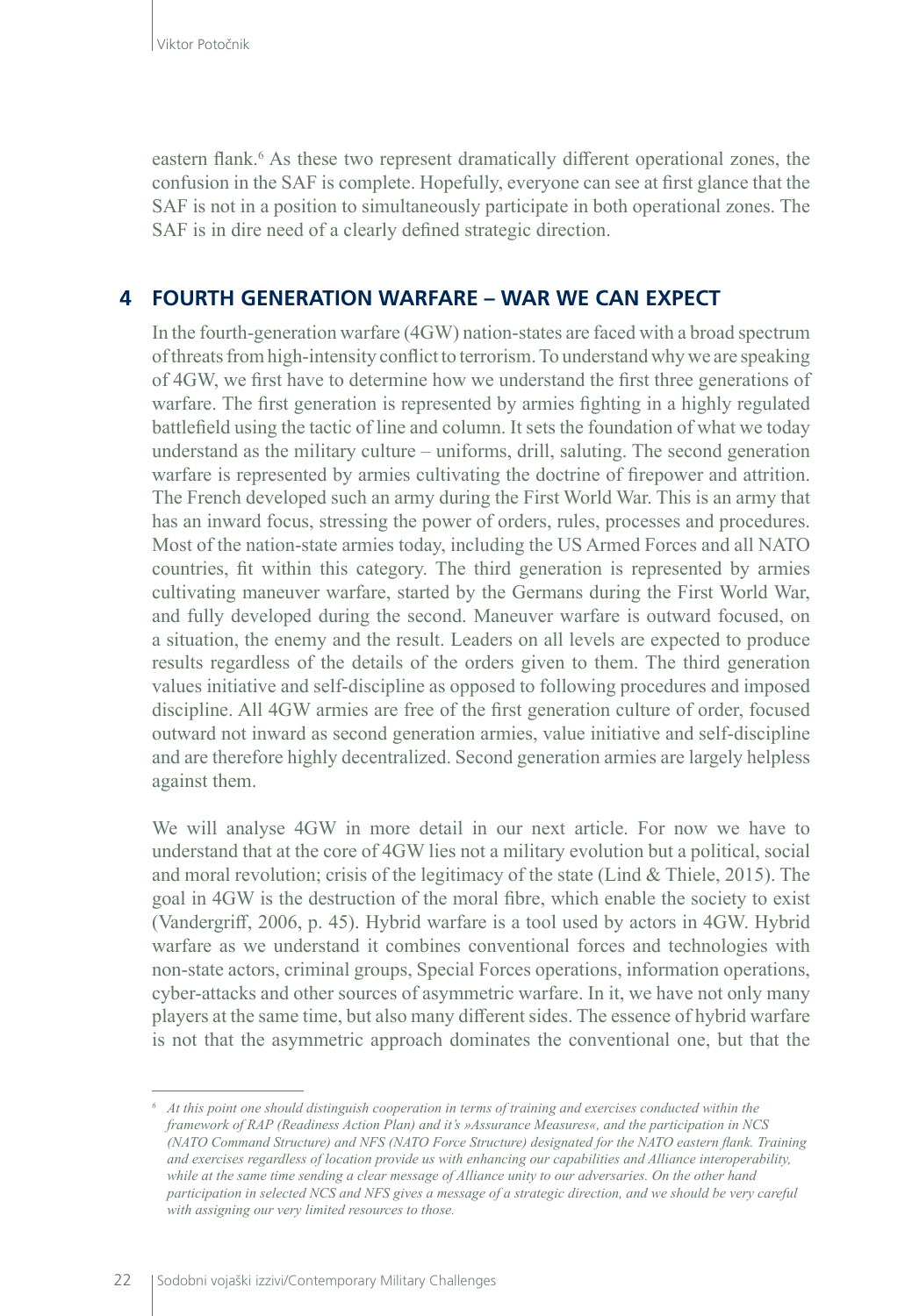actors are choosing a method that is best suited for the moment chosen and for which they believe will give them the best results with the minimum of effort required.

In a world as interconnected as ours, nation-states have no economic and political motivation to entangle themselves in classical state-on-state high intensity wars. This, however, does not mean that they would not be ready to use all the instruments of national power (DIME +  $6$ )<sup>7</sup> indirectly or directly through proxies (proxy wars), if they had such a geopolitical or other interest. And more importantly, nation-states have lost their monopoly over the use of force in pursuing their goals. Non-state actors such as various religious movements (e.g. ISIS), terrorist organizations (e.g. Al Kaida) and criminal gangs (e.g. drug cartels) have the resources and the motive to use force and destabilize nation-states (Sokolosky, 2015).

Russian Federation is a threat to Slovenia, because it represents a direct military threat to our allies within its near abroad. This has to be perfectly clear at least to our statesmen if not to the general population and politicians. Not even at the height of its might as Soviet Union, Russia never set foot on our territory (with a small exception of Prekmurje). In the current geostrategic situation and with the current geopolitics of the Russian Federation, the probability of the SAF facing armed units of the Russian Federation on the territory of Slovenia is almost nonexistent. However, Slovenia is NATO and EU member, and therefore a potential Russian enemy. It is in our strategic interest that NATO and the EU remain firm and cohesive. Without them, we are extremely vulnerable militarily, politically and economically. Without NATO, Slovenia loses the nuclear umbrella, loses the security of its airspace, and loses the security provided by the large community. As such, it would become susceptible to all kinds of threats from conventional attacks (even from its now Alliance neighbours) to low intensity conflicts. This means that Slovenia has to be ready to carry its fair share of burden in the defence of all members of the Alliance, even those within the Russian near abroad. Even though their security interests at first glance have nothing to do with Slovenia or even actively oppose our security interests, the failure of the Alliance in those states would mean the failure of the Alliance as a whole. And that could lead into the disintegration of the Alliance and Slovenia would all of a sudden have to face all the threats on its own, with the national-security system as it is. A functioning Alliance is an absolute priority for Slovenia, and we have to demonstrate that to our allies. Only actions matter in this regard, and the actions are linked to fulfilling our commitments and obligations towards our allies. This, however, does not mean that by fulfilling them we will meet all our security needs.

For Slovenia (and the SAF), climate changes, migration trends, and demographic and social changes in the region of the western Balkans, at the edge of which we are situated, and along the southern flank of NATO (from Turkey to Libya), represent

*<sup>7</sup> In addition to classic instruments of national power (diplomacy, information, military, economics) Kotnik lists additional six instruments (moral power, socio-cultural and ideological power?, natural resources, geostrategic position, size and quality of population). (Kotnik, 2012, p.19)*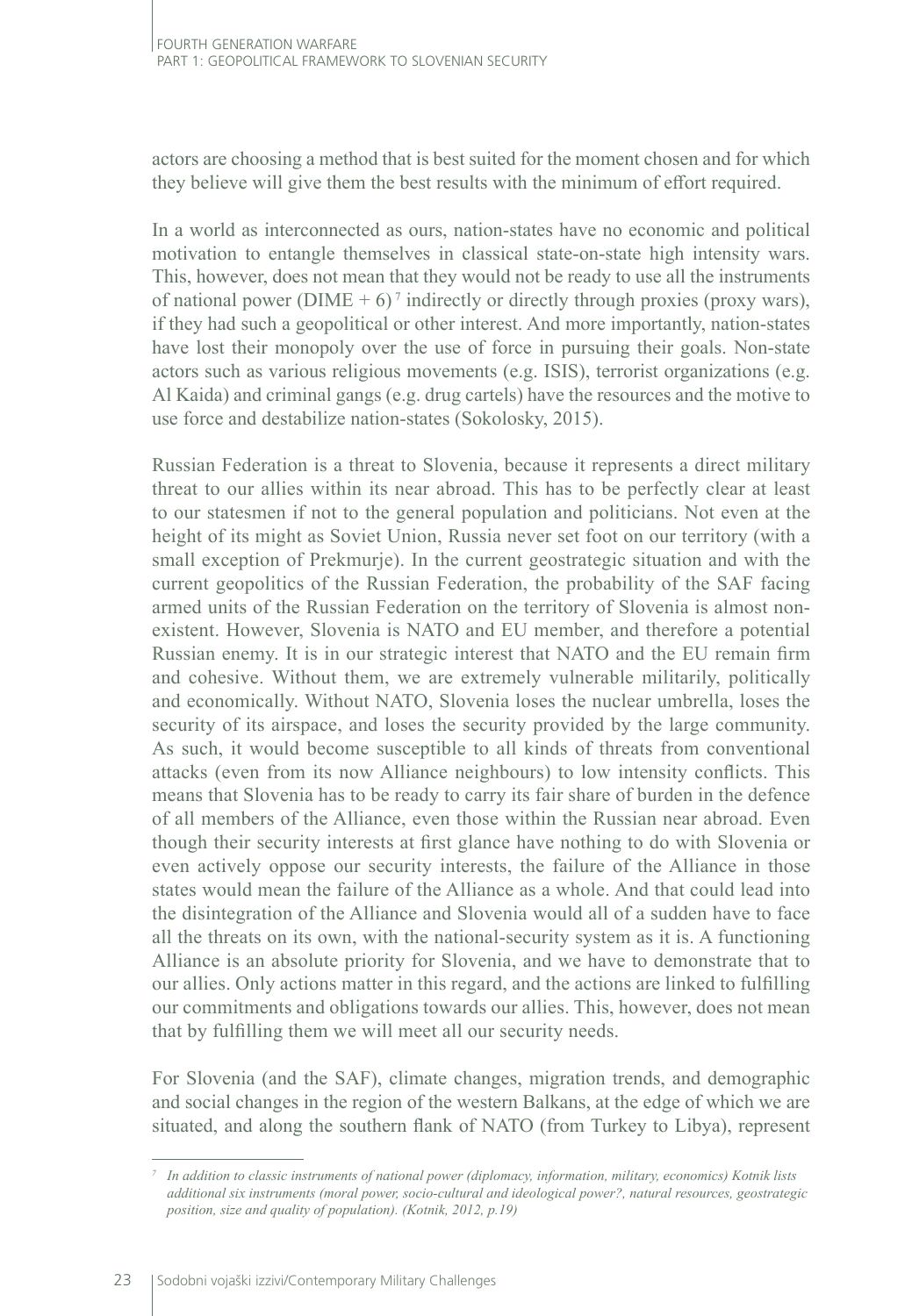more direct future security challenges. As the violence in the Middle East does not seem to be losing ground, we can expect to see changes along civilization boundaries and in the key regions that will bring more conflicts within some countries on the one hand, and between state and non-state actors (the latter originating within or outside the countries in question) on the other, i.e., more low-intensity conflicts that have represented the bulk of fighting since 1945 (See Picture 2, p. 108).

Slovenia as a transit country could expect to see various aggressive groups with different (even criminal) background. Undoubtedly, they are already operating on our territory despite the formal assessment that the security situation is under control. Slovenia may not be the final destination for these groups. Nevertheless, it does represent a transit and logistical hub, maybe even a safe zone to recuperate and train. However, if they assessed that their interests were significantly endangered, we should expect a violent reaction in terms of taking control over the key locations in all directions in order to continue the transfer of people, money, arms and other resources into what they see as their objectives, or in order to control some of the key resources – e.g. water. These are non-state, even criminal, groups with semimilitary or paramilitary formations with strong identity/ideology, a clear goal and a stable source of income. In short, some of the more common actors in 4GW warfare dominated by low-intensity conflicts.

Picture 2 represents the geographical position of Slovenia and its security perspective in terms of key security events in the regions affecting our geopolitical assessment<sup>8</sup>. As stated before, in geopolitics, solely a geographical perspective is not enough even though it represents the base. We believe that the combination of geographical position together with some of the key security events and migration currents gives us a relevant security perspective for Slovenia.

Slovenia cannot have a national-security system designed for an area long gone by. It simply is not reactive enough and it does not provide a sufficient pool of people to guarantee the security of individuals and a society as a whole. Let us again emphasize – at the core of 4GW there lies a crisis of the legitimacy of a state. Citizens denying the legitimacy of a state, from whatever reasons, knowingly or unknowingly destabilize the basic fabric linking the society as a functioning whole, and many of the players in 4GW are more than ready to take advantage of that. A small country like Slovenia has to ensure its own legitimacy and actively take over the responsibility to provide its own security and the security of the citizens. This responsibility cannot be transferred to a one or two subjects within the country (be it Police or the military), let alone to transfer it entirely onto other alliance members.

Slovenian national-security system and the SAF as its integral part are modelled to react to a second generation conflicts, and are totally inappropriate for 4GW hybrid conflicts (in its low- and high-intensity version). The political debates and statements

*<sup>8</sup> The circles represent an approximate distance of 500 km and 1000 km respectively from Slovenian borders.*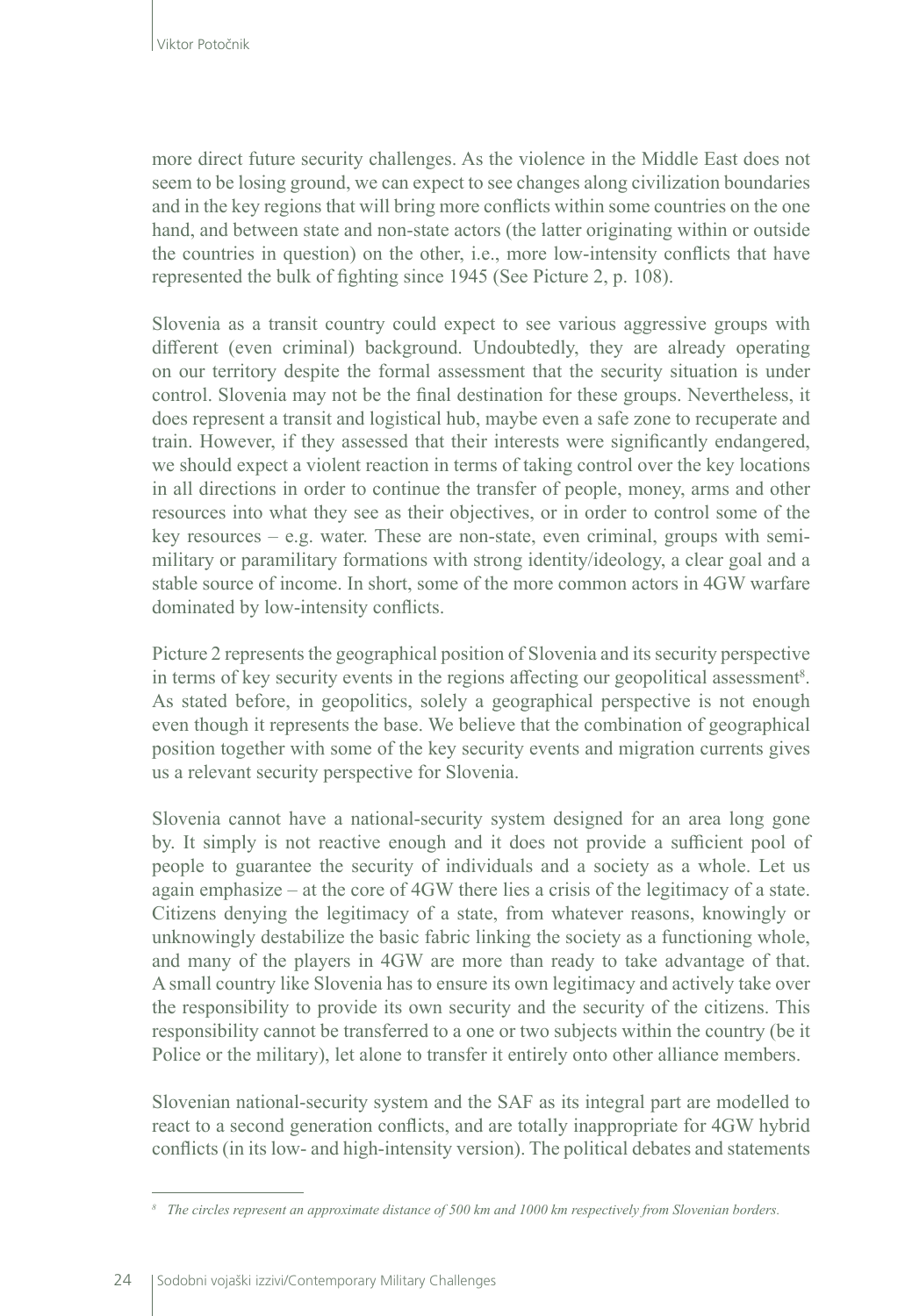during the recent migrant crisis show complete political unawareness of the scope and nature of the problem, when, during such crisis, we could follow a debate on the formal status of the armed forces, on whether or not SAF members can even participate in internal security matters. At the same time, nothing was said about the required system level changes, to ensure appropriate responsiveness to 4GW threats.9 The existing solutions are inappropriate and do not allow an effective reaction to 4GW threats when required. 10 Even the highly contested powers granted to SAF in Article 37a of the Defence Act are in fact totally irrelevant.<sup>11</sup> SAF members (by law required to be unpunished citizens of the Republic), in spite of Article 37a, do not even have the powers granted to municipally constabulary or department store security guards.<sup>12</sup>

»It takes farsightedness and guts to build an armed force that will only be called to fight *in, say, a decade. One has to guess, as best one can, what resources will be available, what kind of* opponent the forces will be called on to face, and what kind of environment they will have to *operate in*« (van *Creveld, 1991, p. 117).* **Conclusion**

> In 4GW, there are no clear boundaries between war and peace, or between military and non-military means to conduct wars. The lines between external and internal security are blurred. Countries that choose to wait with the activation of their full security potential until a state of emergency or formal war is declared are doomed to lose. A nation-state must ensure its own legitimacy and must set up a national-security system in which there is no strict division between the actors in peace (police) and the actor in war (military). In 4GW we are faced with warfare that recognizes no clear limits and touches all the segments of a society. That means, there are no more safe zones or protected groups, and no clear limits between peace, crisis and war. Therefore, it is crucial that nation-state's institutions entrusted with security have all the necessary powers to protect the citizens and the whole society in all eventualities that may arise. The national-security system actors in Slovenia need to be uniformly

*<sup>9</sup> We do not consider a parliamentarian »science fiction« debate on National guard to be a relevant debate on system level changes.*

*<sup>10</sup> As already stated, the line between peace and war in 4GW is blurred. Waiting for a state of emergency or war to be declared in order to effectively put the armed forces into use, is putting the latter in an impossible position. The public expects and demands the Army to be used as soon as the problem arises, without waiting for politicians to make up their mind.* 

*<sup>11</sup> Defence Act Article 37a. grants the following special powers to the Army: to warn, to direct, to temporarily limit the movement of persons; to participate in controlling groups and masses. Following that, we could find no source detailing these powers and the SAF had a few problems formulating the Rules of Engagement within these powers. SAF members also have no power to identify a person nor do they have any power to use force when necessary.* 

*<sup>12</sup> The requirements for municipal constabulary are set in Article 2 of the Policy on conditions to work as a municipal constable, and for Security guards in Article 32 of Private Security Act. Based on these the security guards and constables do not need to be citizens of Slovenia and they can be previously punished for smaller crimes. At the same time they have far bigger powers when dealing with citizens. Article 10 of the Municipal constabulary Act lists the powers of constables: warning; verbal order; establishing identity; security check; confiscation of objects; holding a suspect of a crime; the use of force, handcuffs, and pepper spray. While the security guards have the following powers according to Article 45 of Private Security Act: warning, verbal order, establishing identity, overall check; denying access to or exit from a secured area; holding a person; the use of physical force; the use of handcuffs.*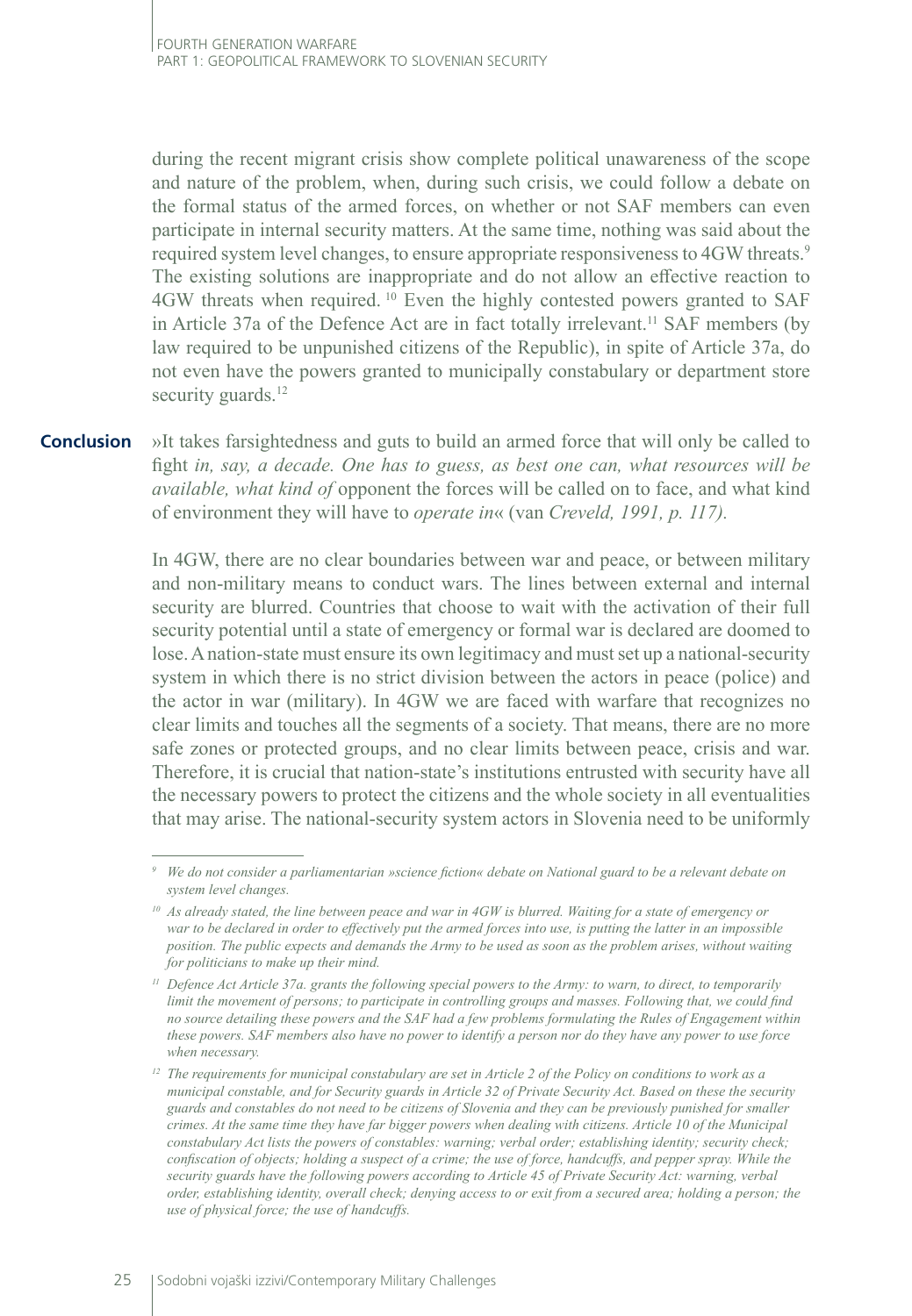directed. Not through a single Department/Ministry, as suggested by Podbregar (Podbregar, 2011), but in a way that will allow one institution/department to direct and coordinate all the activities of different institutions/departments in a nationalsecurity system. Only this will ensure appropriate coordination and responsiveness. Not as it is now the case in Slovenia where as a matter of principle all the players are equal (with one in the lead) and a consensus is required on principle before anything can move forward. Looking for a consensus takes too much time, time that is not available. With that in mind, a democratic society must not forget that there is a need for civilian control over the uniformed structures<sup>13</sup>. Perhaps in a small country like Slovenia this is even a bit easier, since none of the subsystems is uncontrollably big. We will discuss in more detail the key elements of 4GW and the changes they require in national-security system in our next article.

The decision makers in Slovenia will have to realize the importance of the right balance of the instruments of national power. Neglecting one, in our case military, leaves consequences on all the others. A much broader consensus has to be reached realizing that military instrument of national power is not just about hard power and its ability to conduct wars. It also preforms various other soft functions in support of the other instruments of national power. We cannot deny its great symbolic value in support of diplomatic instruments<sup>14</sup>, economic instruments, the moral power and socio-cultural influence on society's consciences. Other small countries like Switzerland and Singapore, can serve as an example in how this is to be done.

We believe that Slovenian national-security system is not ready for 4GW threats, that it is not in control of what is going on and that it is completely inappropriate to effectively face them. In 4GW, we are talking about conflicts that are military by nature, even though they are also being conducted by non-state actors and by instruments that are not strictly military. Slovenian police is not organized, equipped or trained to combat 4GW enemies. The SAF is a bit better organized and equipped for 4GW opponents, but it is at the same time totally untrained to face them.15 As for the intelligence agencies, we can only guess in what state they are, but we have no reason to assume the conditions are any better than in the uniformed structures. Here, a careful observer can detect a systematic neglect of capabilities.

To be successful in 4GW, the SAF will have to adapt. A change in the organizational culture, which is now a typical second-generation culture focused on the processes, formality and waiting for orders, is of essential importance. This is not to say that processes need not be known, that procedures are not there to ensure security of own

*<sup>13</sup> This is most often done through the authority to allocate resources and controlling their spending.* 

*<sup>14</sup> Even a relatively small military contribution goes a long way in diplomatic terms.* 

*<sup>15</sup> The statement is impossible to verify through open sources. The information on such level of capabilities is confidential in any country. We, however, do not base our statement on such information, even if it does exist in Slovenia. We base it on a comparative analysis of what we believe is necessary for the success in 4GW as well as on the publicly available reports on the condition of different elements of Slovenian national-security system. We will explain this statement further in our next articles.*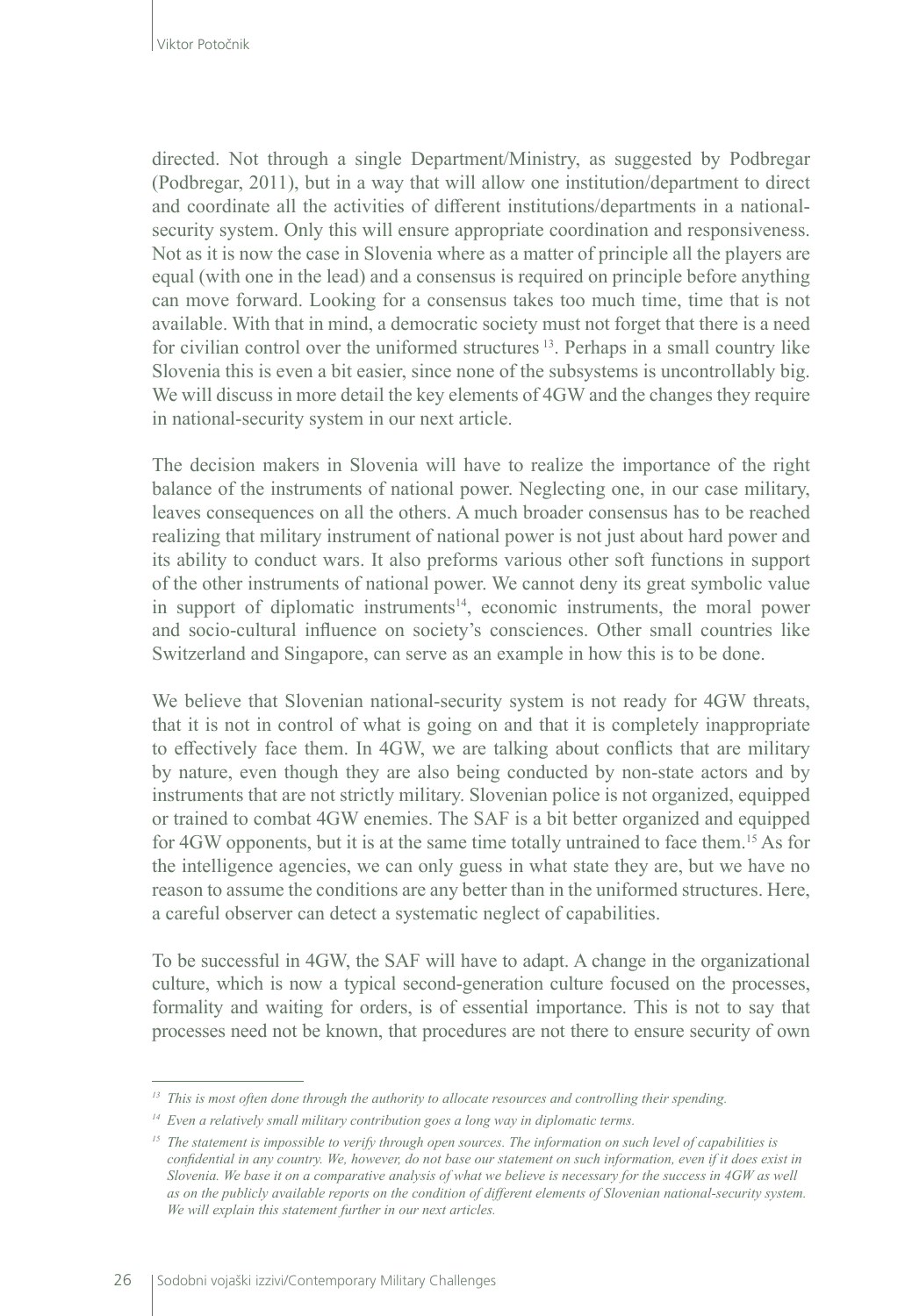forces or that orders are not important. On the contrary, this only means that they are not the beginning and the end of things, and that initiative, self-discipline and focus on the result are of far bigger importance. For that a leap forward in military education and training will be necessary. It will have to create self-disciplined, thinking and adaptable leaders, capable of reacting to all variations of hybrid warfare in a timely and accurate manner. For this purpose, we would recommend that the "Adaptability Course Model" be examined (Vandergriff, 2006). We will discuss the necessary changes and possible solutions in more detail in the last (third) article of this series.

All this still leaves the question of quality vs. quantity open. Do we need a small professional structure or do we need a larger segment of society involved in nationalsecurity system. We believe it is not a question of either-or, but a question of how to have both, as stated by Kotnik in his article (Kotnik, 2015). The legitimacy of a country, in the security sense, can only be ensured if a large enough portion of the population is included in security structures in any of the many possible ways. In addition, 4GW is largely represented by low-intensity conflicts, where the control of territory with soldiers is absolutely essential to ensure the legitimacy of the state. Modern technology can help in the surveillance of the territory, but it cannot be used as a substitute for human presence. On the other end of 4GW spectrum, however, we have conventional high-intensity conflicts. The SAF can only take part in these with highly trained and suitably equipped formations - e.g. battalion battle groups. And the SAF can only enter these as a part of the Alliance in which it will take its fair share of the burden. Slovenia cannot act alone in any kind of global or regional high-intensity conflict. A place at the table when such a conflict is over will only be earned if we carry our fair share of the burden. And this part of the SAF needs to be and needs to stay professional. It also needs to have the absolute priority in terms of capability building. Without the Alliance, the price of security is going to be considerably higher or we will stay without it and without our own country. We also have to realize that Alliances are not forever. And when they are gone, one has to build new ones under new conditions and with new obligations. Or one has to fully rely on its own forces. The latter is usually unavoidable in a short term. And that is why Slovenia's nationalsecurity system cannot be based solely on our Alliance contributions, but has to have the capabilities to act independently in defence of the country when and if required.

# **Bibliography**

- *1. Balažic, M., 2001. Velika Slovenija: Klasični in novi geopolitični koncepti. V Teorija in Praksa let.38, 2/2001, str. 231–243.*
- *2. Bukkvoll, T., 2015. Military inovation under authoritarian goverment the case of Russian Special Operations Forces. V The jurnal of strategic Studies, str. 602–625. Volume 38, August 2015.*
- *3. Dugin, A., 2015. Last War of the World-Island; The Geopolitics of Contemporary Russia. Arktos, London (Kindle book).*
- *4. European Commission Directorate General for Mobility and Transport, 2013. The core network corridors – Trans European transport network 2013. Dostop: [http://www.tentdays2013.eu/Doc/b1\\_2013\\_brochure\\_lowres.pdf](http://www.tentdays2013.eu/Doc/b1_2013_brochure_lowres.pdf) (21. 2. 2016).*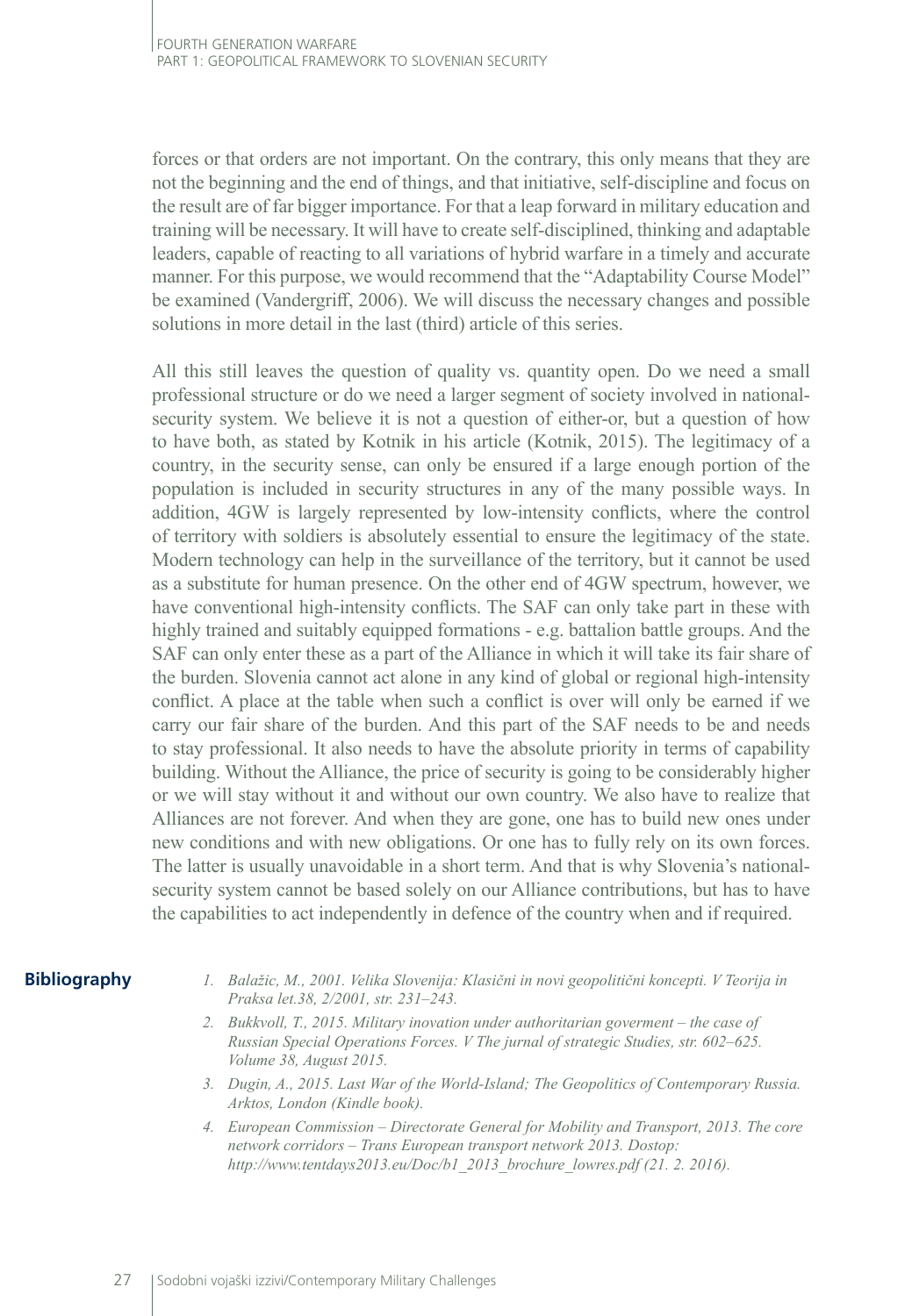- *5. Godec, A., Jurše, L., 2010. Evropski prometni koridorji preko Republike Slovenije in nova železniška proga Divača – Koper. V zborniku; 10. SLOVENSKI KONGRES O CESTAH IN PROMETU, Portorož, 20.–22. oktobra 2010 (str. 372–385).*
- *6. Gray, C.S., 2015. Nicholas John Spykman, the balance of Power, and international order. The jurnal of strategic Studies, str. 873–897. Volume 38, October 2015.*
- *7. Hughes, G.R., in Heley, J., 2015. Between man and nature: the enduring wisdom of Sir Halford J. Mackinder. The jurnal of strategic Studies, str. 878–933. Volume 38, October 2015.*
- *8. Huntington, S.P., 1996. The Clash of Civilizations and the Remaking of World Order. First Simon & Shuster paperback edition 2003, New York, NY.*
- *9. Kotnik, I., 2915. Možni odzivi na migrantsko krizo: Znova je čas za teritorialno obrambo in narodno zaščito! Dnevnik.si, 1. november 2015, dostop na [https://www.dnevnik.](https://www.dnevnik.si/1042723407/slovenija/mozni-odzivi-na-migrantsko-krizo-znova-je-cas-za-teritorialno-obrambo-in-narodno-zascito) [si/1042723407/slovenija/mozni-odzivi-na-migrantsko-krizo-znova-je-cas-za-teritorialno](https://www.dnevnik.si/1042723407/slovenija/mozni-odzivi-na-migrantsko-krizo-znova-je-cas-za-teritorialno-obrambo-in-narodno-zascito)[obrambo-in-narodno-zascito](https://www.dnevnik.si/1042723407/slovenija/mozni-odzivi-na-migrantsko-krizo-znova-je-cas-za-teritorialno-obrambo-in-narodno-zascito) (3. 2. 2016).*
- *10. Lind, W.S., in Thiele, G.A., 2015. 4TH Generation Warfare Handbook. Castilia House. Kouvola, Finland (Kindle book).*
- *11. Lukin, A., 2014. Eurasian Integraton and the Clash of Values. Survival global politics and strategy, Volume 56 Number 3, IISS, Washington DC.*
- *12. Mahan, A.T., 1890. The Influence of Sea Power Upon History 1660-1783 Twelfth Edition. Little, Brown and Company, Boston (Kindle book).*
- *13. NATO, 2015. Framework for Future Alliance Operations. Supreme Allied Commander Transformation, Norfolk, Virginia.*
- *14. Obrambna strategija Republike Slovenije. Vlada RS št. 80000-1/2012/4 z dne 7. 12. 2012.*
- *15. Podbregar, I., 2011. Pred reinženiringom nacionalnovarnostnega sistema Priložnosti za Slovensko vojsko. Sodobni vojaški izzivi, MO RS, Ljubljana.*
- *16. Ponjavić, D., 2012. Geopolitika in obveščevalna dejavnost. Univerza v Mariboru, Fakulteta za varnostne vede, magistrsko delo.*
- *17. Renz, B., 2014. Russian Military Capabilities after 20 Years of Reform. Survival global politics and strategy, Volume 56 Number 3, IISS, Washington DC.*
- *18. Resolucija o strategiji nacionalne varnosti (ReSNV-1). Uradni list RS št. 27/2010 z dne 2. 4. 2010*
- *19. Sempa, P. F., 2002. Geopolitics; From the Cold War to the 21st Century. Transaction Publishers, New Brunswick, New Jersey.*
- *20. Sokolosky, J. Jr., 2016. The Future of War; How Globalization is Changing the Security Paradigm. Military Review, January-February 2016 str. 8–15, CAC, Fort Leavenworth, Kansas.*
- *21. Thränert,O., in Zapfe, M. (ur.), 2016. STRATEGIC TRENDS 2016; Key developments in global affairs. Center for Security Studies, ETH Zurich, Switzerland.*
- *22. Van Creveld, M., 1991. The transformation of war. The Free Press, New York.*
- *23. Vandergriff D.E., 2006. Rasing the Bar; Creating and Nurturing Adaptability to Deal with the Changing Face of War. Center for Defence Information, Washington, D.C.*
- *24. Zakon o obrambi (uradno prečiščeno besedilo) (ZObr-UPB1). Uradni list RS, št. 103/04.*
- *25. Zakon o občinskem redarstvu (ZORed). Uradni list RS, št. 136/06.*
- *26. Zakon o zasebnem varovanju (ZzasV-1). Uradni list RS, št.17/2011.*
- *27. Pravilnik o pogojih za opravljanje nalog občinskega redarja. Ministrstvo za lokalno samoupravo in regionalno politiko, Uradni list RS, št.103/2005.*
- *28. 37.a člen (izjemna pooblastila vojske) na [https://zakonodaja.com/zakon/zobr/37a-clen](https://zakonodaja.com/zakon/zobr/37a-clen-izjemna-pooblastila-vojske)[izjemna-pooblastila-vojske](https://zakonodaja.com/zakon/zobr/37a-clen-izjemna-pooblastila-vojske) (27. 2. 2016).*
- *29. <http://www.businessinsider.com/map-of-the-russia-nato-confrontation-2015-2>.*